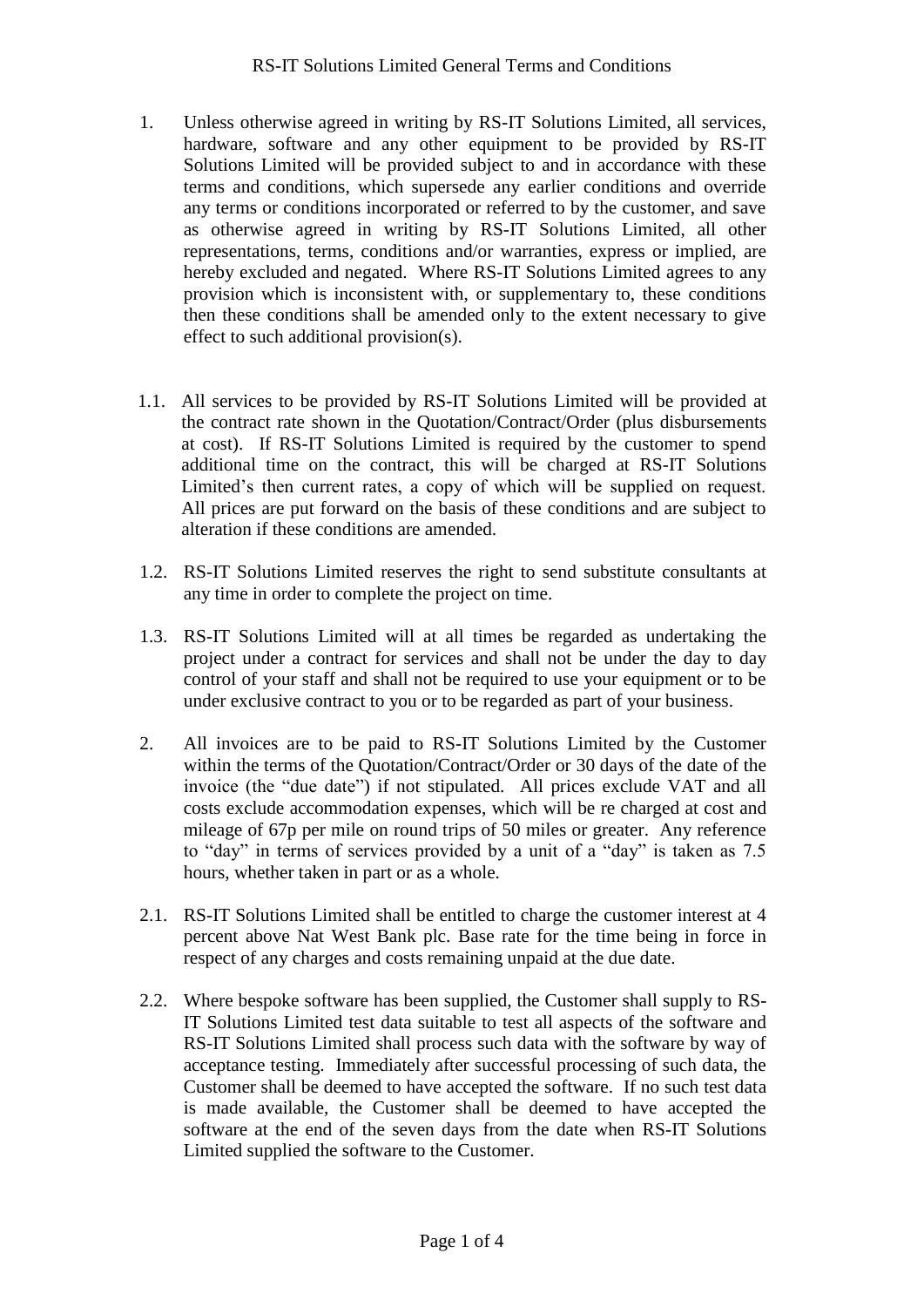- 3. RS-IT Solutions Limited undertakes to rectify free of charge any logical defects in any bespoke software which are notified to RS-IT Solutions Limited within three months from the date of acceptance of the software or any part thereof which is separately accepted, Provided that such defects were not and could not reasonably have been discovered by the Customer before acceptance.
- 3.1. RS-IT Solutions Limited shall not be responsible for rectifying any fault not covered by the above clauses and any further work subsequently carried out by RS-IT Solutions Limited shall be charged for as a maintenance service at RS-IT Solutions Limited's then current rates.
- 4. The liability of RS-IT Solutions Limited in respect of any failure to provide software in accordance with the contract shall be limited to carrying out the rectification referred to in section 3.
- 4.1. The customer is responsible for ensuring that it has suitable back-up for its computer systems and data, and the liability of RS-IT Solutions Limited in respect of the consequences of services contracted for or other technical support shall be limited to the restoration of the system back to the state in which it was first encountered, and this liability is subject also to the provision of reliable security media, equipment and systems in working order by the customer prior to the start of any work. Save as aforesaid RS-IT Solutions Limited shall not be liable to the Customer in respect of, and hereby excludes, to the maximum extent permissible by law, all liability for loss or damage of whatsoever kind and howsoever arising, whether in contract or in tort, save that nothing herein shall exclude liability for death or personal injury resulting from the negligence of RS-IT Solutions Limited.
- 4.2. The liability of RS-IT Solutions Limited in respect of the failure to deliver hardware in accordance with these conditions shall be limited to the warranty contained herein. If an item of hardware is unavailable or unlikely to be available by the estimated delivery date RS-IT Solutions Limited shall have the right to provide a substitute of a similar or equivalent nature or capacity provided that any substitute will be of the same or better quality or specification.
- 5. RS-IT Solutions Limited shall be entitled to increase the price to provide for any alterations in the Customer's requirements or instructions and any interruptions, delays, unusual hours and additional work caused by the Customer and not normally encountered in the installation of hardware of the type specified, or the tasks for which services are contracted.
- 5.1. RS-IT Solutions Limited reserves the right to increase the price to cover variations provided that if an item of equipment can be obtained but only at a date not later than three months after the estimated delivery date the Customer shall have the option to wait until such item is available.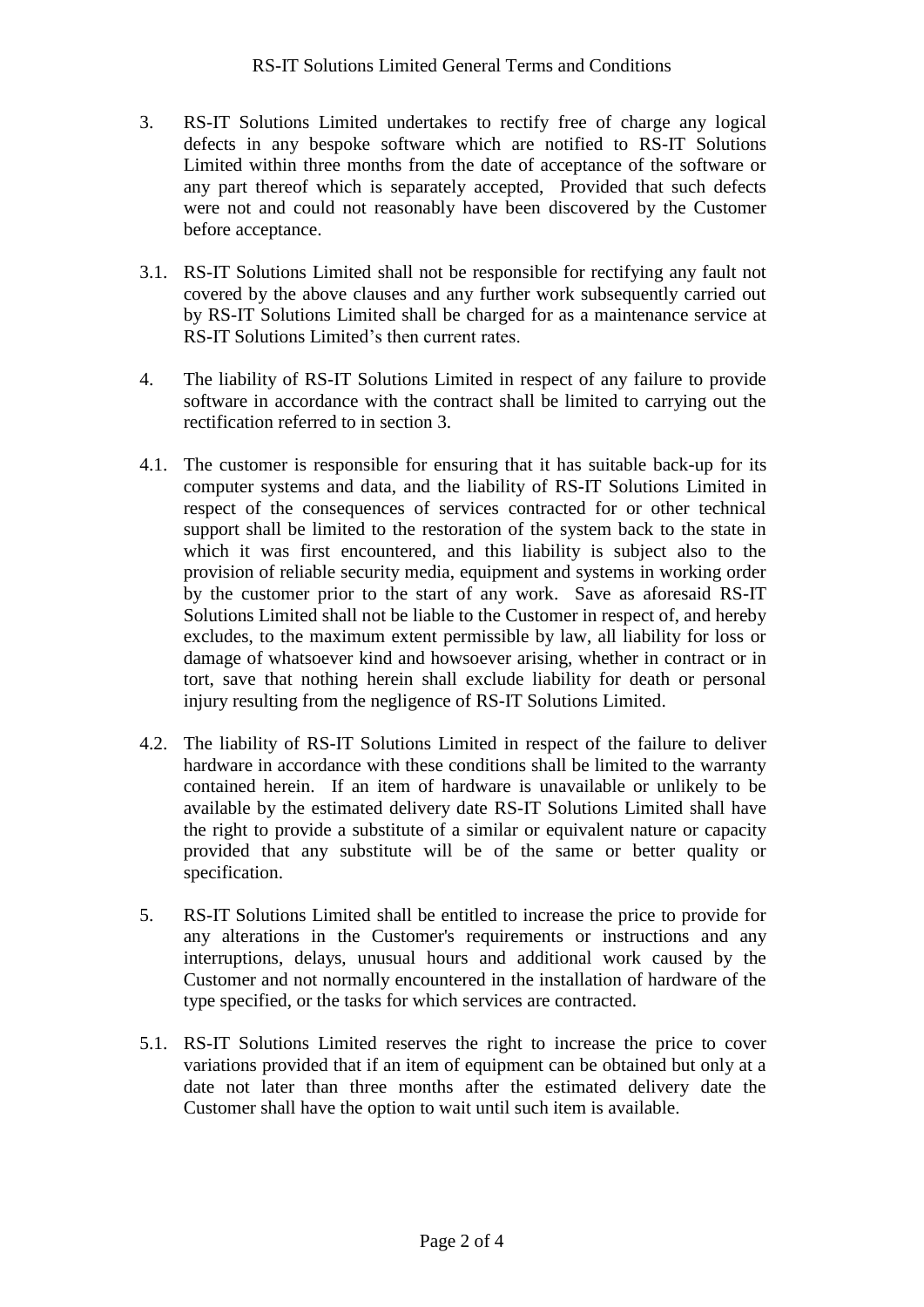- 5.2. RS-IT Solutions Limited reserves the right to increase the price to cover variations in the cost of contracted in services required to complete the task as a result of complications which RS-IT Solutions Limited was not aware of at the time the contract was made, notwithstanding that RS-IT Solutions Limited will make all reasonable efforts to understand all aspects of the task in making the quotation for services.
- 6. RS-IT Solutions Limited reserves the right to charge interest and/or administration fees for any payments outstanding after the specified due date. The current interest rate charged by RS-IT Solutions Limited is 1.5% for each month the payment is outstanding. The current rates charged for administration are as follows: late payment; £75 for each calendar month outstanding, £10 for each telephone communication regarding any outstanding balance, £30 for each letter issued regarding any outstanding balance and £10 for a copy of the original invoice. All amounts listed exclude VAT.
- 7. RS-IT Solutions Limited shall use all reasonable endeavours to deliver the equipment by the estimated delivery date specified in RS-IT Solutions Limited's quotation but shall be under no liability if the equipment is not delivered by such date.
- 7.1. The Customer shall be responsible for inspecting the equipment for visual damage on delivery and unless written notice of any damage is given by the Customer to RS-IT Solutions Limited within 48 hours of delivery the equipment shall be deemed to have been delivered in an undamaged condition.
- 7.2. As from the date of delivery the equipment shall be at the sole risk of the Customer who shall keep it insured against all normal risks.
- 7.3. The property in the equipment shall not pass from RS-IT Solutions Limited, notwithstanding delivery thereof, until the customer has paid the price, plus VAT, in full and all other sums whatever due from the customer to RS-IT Solutions Limited have been paid.
- 8. The Customer is responsible at its own expense for adequate preparation of the site in accordance with the requirements of the manufacturer. RS-IT Solutions Limited undertakes to provide documentation and advice to enable the Customer to prepare the site with the necessary electrical and other installations and fittings.
- 8.1. The Customer is responsible for ensuring that any statutory or local or British Telecom regulations are observed.
- 8.2. The Buyer agrees to pay the cost of installation of the equipment as required by the manufacturer.
- 9. RS-IT Solutions Limited shall be under no responsibility for maintaining the equipment supplied. All maintenance will be carried out by the manufacturer